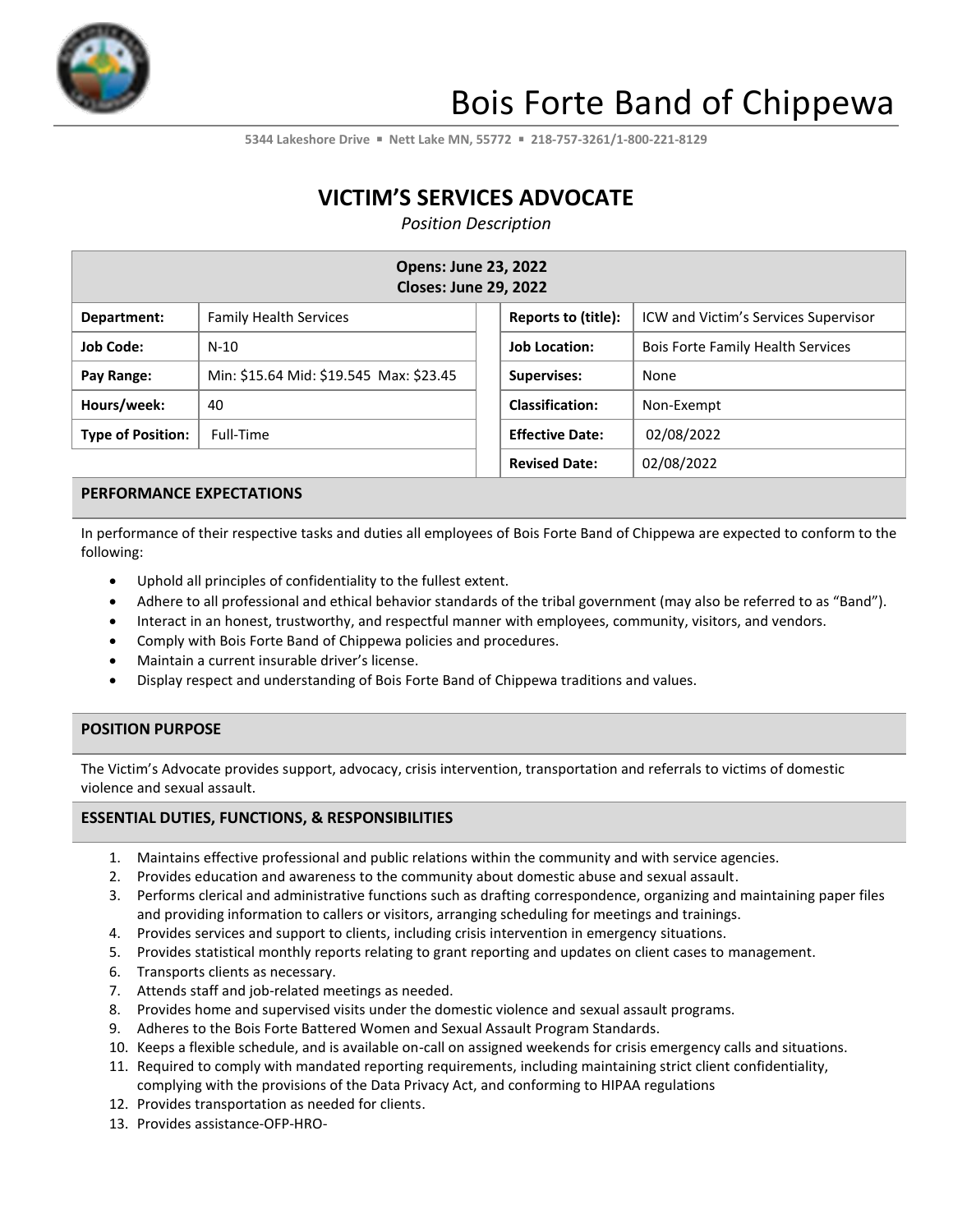# **VICTIM'S SERVICE ADVOCATE** Page 2

#### *Position Description*

- 14. Provides crisis intervention in emergency situations, to include working on-call for assigned weekends.
- 15. Performs other duties as assigned.
- 16. Must not have a criminal record or documented conduct that is job related and consistent with business necessity for the previous five (5) years of application for employment.

#### **MINIMUM MANDATORY QUALIFICATIONS**

| Experience:                                   | One year to Three years of similar or related experience.<br>$\bullet$                                                                                                                                                               |  |  |  |
|-----------------------------------------------|--------------------------------------------------------------------------------------------------------------------------------------------------------------------------------------------------------------------------------------|--|--|--|
| Education:                                    | High School diploma or equivalent GED                                                                                                                                                                                                |  |  |  |
| License/Certification:                        | Certification of 20 hours of Domestic Advocacy training and 20 hours of Sexual Assault training<br>$\bullet$<br>or obtain training within 6 months of hire                                                                           |  |  |  |
|                                               | Must possess a valid driver's license, be insurable under the Band's RTC Automobile Policy,<br>$\bullet$<br>and be eligible to drive under any other motor vehicle use policies applicable to the position.                          |  |  |  |
| Mandatory Knowledge,<br>Skills, Abilities and | Excellent communication skills, both verbal and written, with the ability to effectively<br>$\bullet$<br>communicate with the public, visitors and other delegates.                                                                  |  |  |  |
| <b>Other Qualifications:</b>                  | Ability to assist clients in an effort to problem-solve to help achieve a positive result.<br>$\bullet$                                                                                                                              |  |  |  |
|                                               | Ability to track referrals and client numbers.<br>٠                                                                                                                                                                                  |  |  |  |
|                                               | Ability to comprehend statues, court decisions, departmental regulations and programs<br>$\bullet$<br>available to qualified applicants.                                                                                             |  |  |  |
|                                               | Knowledgeable in laws and regulations pertaining to domestic abuse and sexual assault.<br>$\bullet$                                                                                                                                  |  |  |  |
|                                               | Basic knowledge of the socio-cultural factors that both enhance and adversely affect the<br>$\bullet$<br>mental health of American Indian populations, including substance abuse and causes and<br>symptoms of mental health issues. |  |  |  |
|                                               | Ability to provide group and crisis counselling methods.<br>$\bullet$                                                                                                                                                                |  |  |  |
|                                               | Ability to communicate with management, staff, vendors and customers.<br>٠                                                                                                                                                           |  |  |  |
|                                               | Ability to speak effectively before groups of customers or employees of the organization.<br>٠                                                                                                                                       |  |  |  |
|                                               | Ability to deal with problems and resolve them efficiently.<br>٠                                                                                                                                                                     |  |  |  |
|                                               | Strong organizational and crisis solving skills.<br>$\bullet$                                                                                                                                                                        |  |  |  |
|                                               | Ability to have independent judgement regarding priority of work and interventions in<br>٠<br>emergency situations.                                                                                                                  |  |  |  |
|                                               | Required to comply with mandated reporting requirements, including maintaining strict client<br>$\bullet$<br>confidentiality, complying with the provisions of the Data Privacy Act, and conforming to<br>HIPAA regulations.         |  |  |  |
|                                               | Knowledge of Microsoft Office Suite (Word, Excel, etc.), internet software and appropriate<br>storage of electronic files.                                                                                                           |  |  |  |
|                                               | Ability to perform other duties as assigned.<br>$\bullet$                                                                                                                                                                            |  |  |  |
|                                               | A record of satisfactory performance in all prior and current employment as evidenced by<br>٠<br>positive employment references from previous and current employers.                                                                 |  |  |  |
| PREFERRED QUALIFICATIONS                      |                                                                                                                                                                                                                                      |  |  |  |

• Associate's degree in Social Work, Criminal Justice, Health Services or related field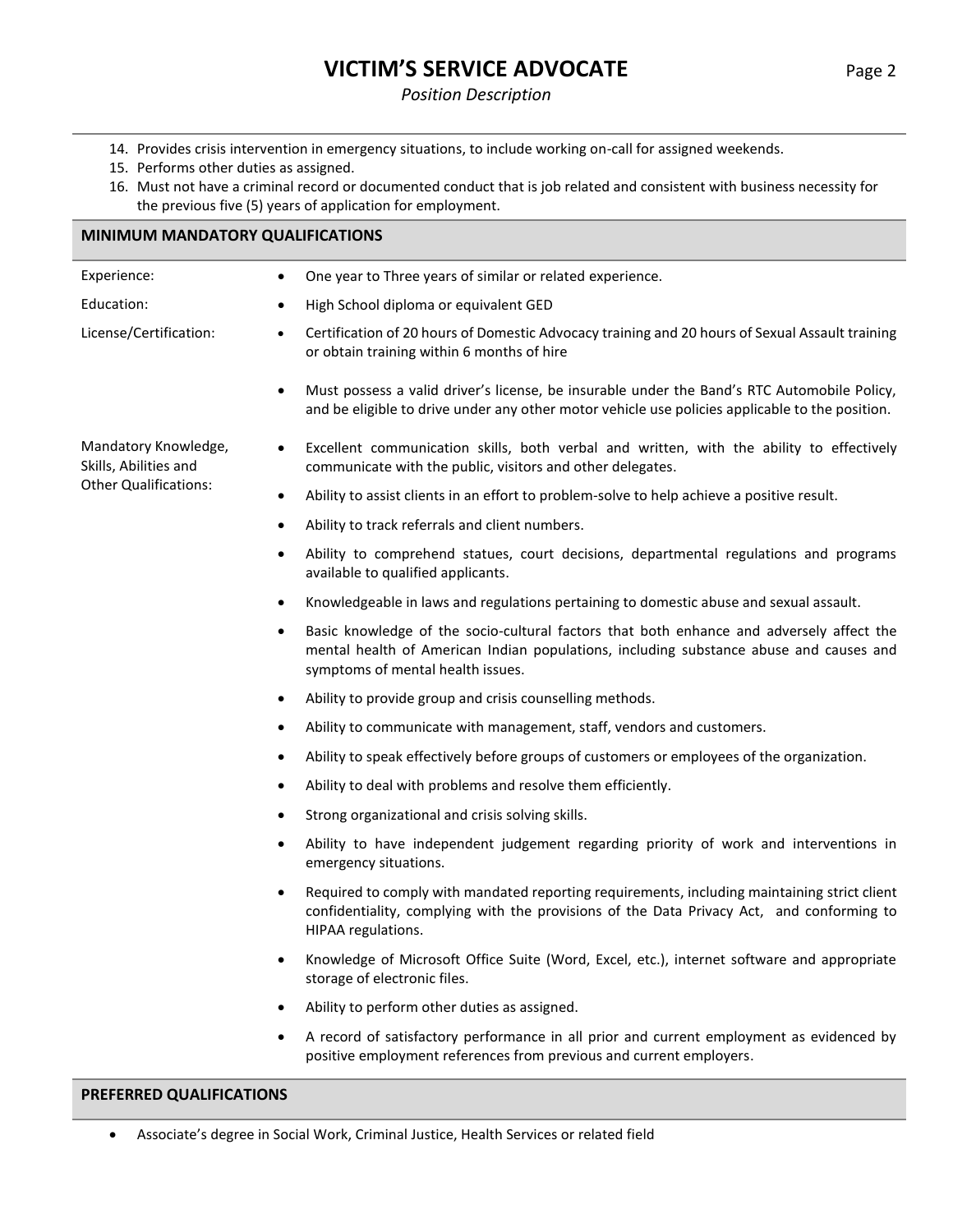## **VICTIM'S SERVICE ADVOCATE** Page 3

#### *Position Description*

| Work environment: | The work environment characteristics described here are representative to those an employee<br>encounters while performing the primary functions of this job. Normal office conditions exist, and the<br>noise level in the work environment can vary from low to moderate. Limited overnight travel may be<br>required from time to time. This position may be exposed to certain health risks that are inherent<br>when working within a health center facility, such as potential exposure to hazardous chemicals,<br>sharps, and infectious body fluids.                                                                                                                                                                                  |
|-------------------|-----------------------------------------------------------------------------------------------------------------------------------------------------------------------------------------------------------------------------------------------------------------------------------------------------------------------------------------------------------------------------------------------------------------------------------------------------------------------------------------------------------------------------------------------------------------------------------------------------------------------------------------------------------------------------------------------------------------------------------------------|
| Physical demands: | The physical demands described here are representative of those that must be met by an employee to<br>successfully perform the primary functions of this job. While performing the duties of this job, the<br>employee may be required to frequently stand, walk, sit, bend, twist, talk, hear and perform repetitive<br>motions. There may be prolonged periods of sitting, keyboarding, reading, as well as driving or riding in<br>transport vehicles. The employee must occasionally lift and/or move up to 50 pounds. Specific vision<br>abilities required by this job include reading, distance, computer, and color vision. Talking and hearing<br>are essential to communicate with the community, visitors, employees, and vendors. |
| Mental demands:   | There are a number of deadlines associated with this position. The employee must be able to handle<br>frequent interruptions and must also multi-task and interact with a wider variety of people on various<br>issues.                                                                                                                                                                                                                                                                                                                                                                                                                                                                                                                       |

#### **TRIBAL AND INDIAN PREFERENCE**

The Bois Forte Band of Chippewa has implemented a Tribal and Indian Preference in Employment Policy. Pursuant to this Policy, applicants who possess the knowledge, skills, and abilities required by this position, and who are enrolled members of the Bois Forte Band of Chippewa Tribe will be given primary preference in hiring and employment for this position. Members of other federally-recognized Indian tribes will be given secondary preference for hiring and employment after providing proof of tribal membership. Tribal and Indian preference is integrated into the interview and scoring process for candidates for job positions.

| <b>OTHER</b>                 |                                                                                                                                                                                                                                                                                                                                                                                                                                                                                                                                                                                                                                                                                                                                                                                                                          |
|------------------------------|--------------------------------------------------------------------------------------------------------------------------------------------------------------------------------------------------------------------------------------------------------------------------------------------------------------------------------------------------------------------------------------------------------------------------------------------------------------------------------------------------------------------------------------------------------------------------------------------------------------------------------------------------------------------------------------------------------------------------------------------------------------------------------------------------------------------------|
| Confidentiality:             | All employees must uphold all principles of confidentiality to the fullest extent. This position may<br>have access to sensitive information and a breach of these principles will be grounds for immediate<br>termination.                                                                                                                                                                                                                                                                                                                                                                                                                                                                                                                                                                                              |
| Background<br>Investigation: | This position may be subject to a criminal history background check, a suitability background check<br>and/or a Fair Credit Reporting Act (FCRA) check. In addition, some positions are subject to a 101-630<br>background check in an effort to ensure compliance with Public Law 101-630 "Indian Child Protection<br>and Family Violence Prevention Act." Candidates must be able to successfully pass all required<br>background checks to qualify for this position.                                                                                                                                                                                                                                                                                                                                                 |
| Drug Screening:              | All applicants must successfully pass a pre-employment drug screening prior to beginning<br>employment and will be subject to random drug testing.                                                                                                                                                                                                                                                                                                                                                                                                                                                                                                                                                                                                                                                                       |
| Vaccine Requirement:         | The Bois Forte RTC adopted the COVID-19 Vaccination Requirement (Resolution No. 61-2022) which<br>provides that COVID-19 vaccination is required for all employees of the Bois Forte Tribal Government<br>and Band-owned businesses. That Requirement also applies to newly hired employees who must by<br>their first date of employment either (1) present proof of receiving all COVID-19 vaccinations for<br>which they are eligible under CDC guidance or (2) be approved for a medical or religious exemption<br>from the Vaccine Requirement. If the employee only presents proof of the first dose of a two-dose<br>COVID-19 vaccine by the first date of employment, the employee must further present proof of a<br>second dose within 30 days of the date of the employee's first dose and proof of a booster |